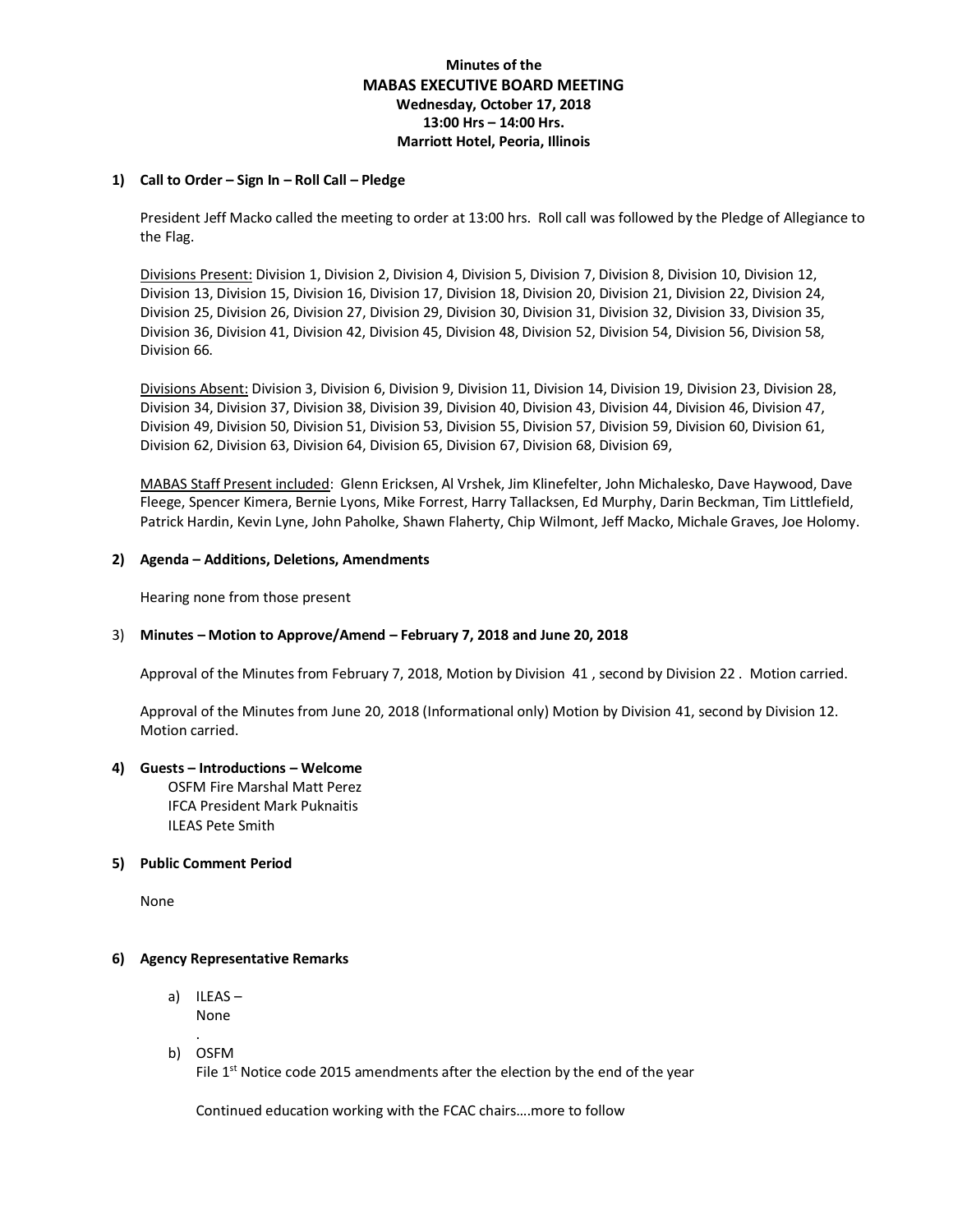- c) IEMA None
- d) IFSI None .

# 7) **Finance – Budget – Comptroller's Report**

- a) Funds Status Report\* CEO Erickson reported. The meeting packet includes a Statement of Financial Activity (page 6, 7 of the packet)
- b) Dues Report 2018\* CEO Erickson reported on dues received as of 10/4/2018 (page 8 of the packet)
- c) Grant Matrix \* CEO Erickson reported on balances on grants as of 10/4/2018 (page 9 of the packet).
- d) Grant Submittal SHGP/UASI\* CEO Erickson reported on the status of the grant submission (Page 14 of the packet) and Operating Budget for the various funds.

Acceptance of Treasurer's motion by Division 35, second by Division 24 . Motion carried.

## **8) Attorney, Legal Counsel, Legislative Matters (No Report)**

- a) MABAS IL and MABAS WI Interstate EMS MOA. Making some progress and moving forward. Hope to get something by year end.
- b) MABAS-IL and MABAS-IN Interstate No movement
- c) Other legal issues Updating USAR and IEMA relating to volunteers and legal issues. Traffic accident lawsuit against MABAS dismissed August 18<sup>th</sup>.

#### **9) Policy Considerations**

- a) Rescue Task Force (RFT) Guidelines (Consideration to Adopt page 15 of the packet). Motion by Division 22, second by Division 20. Division 15 requested consideration to have paragraph 9 be stricken. Motion carried.
- b) Teleconference System Use A-03-03 (Consideration to Adopt page 20 of the packet) Motion by Division 7, second by Division 41. Motion carried
- c) Election Process Rules A-02-04 (Presented for first review of amendments page 22 of the packet) Motion by Division 24 , second by Division 20 . Motion carried.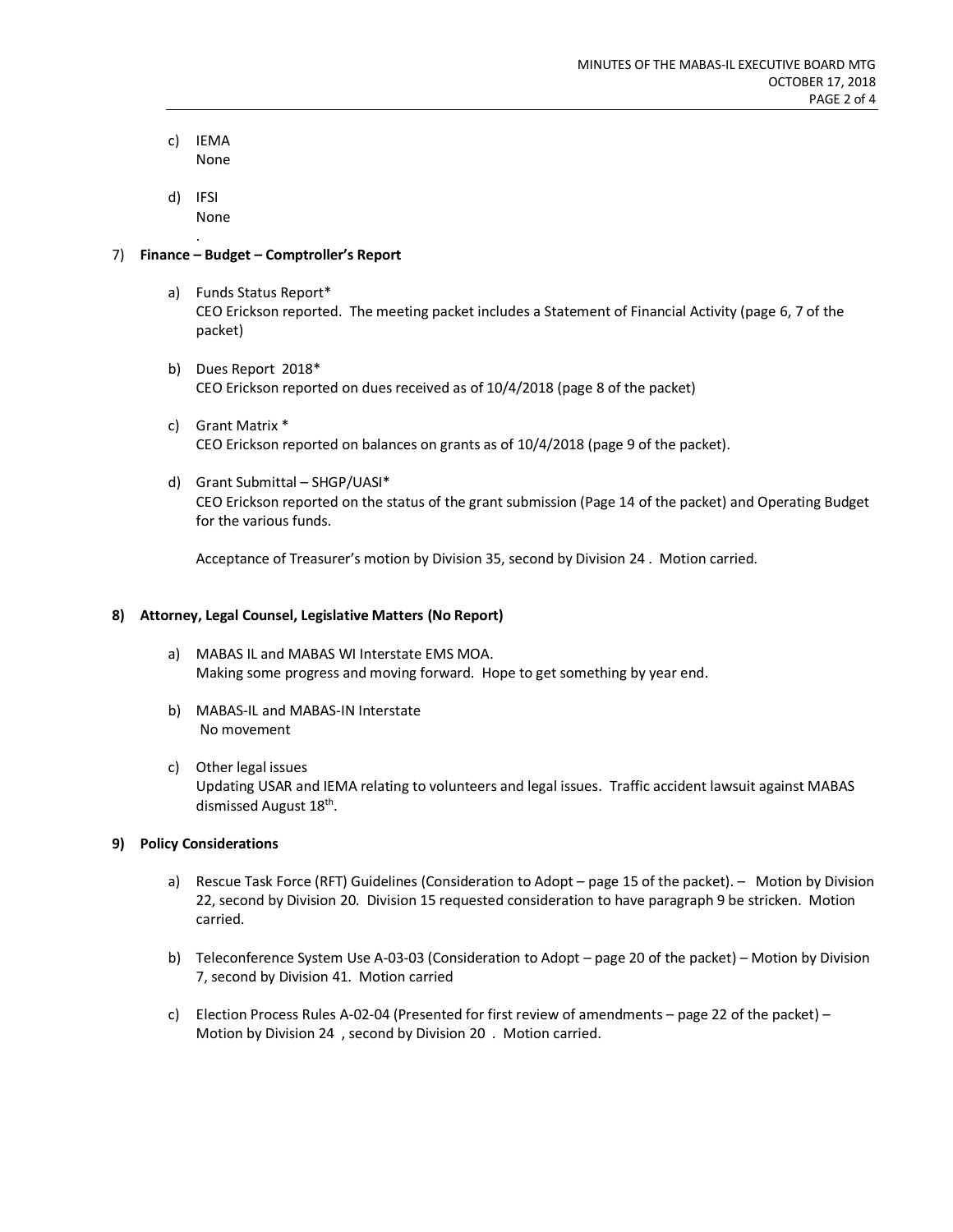#### **10) Committee Matters and Reports**

- a) Individual Committee Reports
	- By Laws Committee Election for President will be in February 2019. President Macko will not be running at the February election. Election packets will be sent out to all Divisions.
	- Fleet & Mechanics Committee no report
	- M.I.S.T. Committee no report.
	- TRT Committee no report
	- Operations Committee no report
	- Water Rescue Committee no report
	- TCD Committee no report
	- USAR Committee no report
	- Haz Mat Committee no report
	- Intelligence Committee no report

#### **11) CEO Report**

.

- a) 2019 MABAS Summit Update Scheduled in Bloomington. Working to finalize the agenda and the process for registration will be a new system. Notice will be coming out.
- b) MABAS Non-Profit Foundation Status Report Jay Reardon is working diligently and has formalized several institutions to serve. Legal is working on the paperwork.
- c) Special Team Status Report No report
- d) Regional Exercise Initiative Have previously announced for Divisions to host local exercises with funding. Division 17 and Division 45 has submitted requests (Dave Haywood) Funds good until June 2019
- e) North Carolina Deployment Report Generated a number of EMAC requests. Of 11 requests only 1 was accepted for Type II Swift Water Rescue Team. A seminar will be at the MABAS Summit.